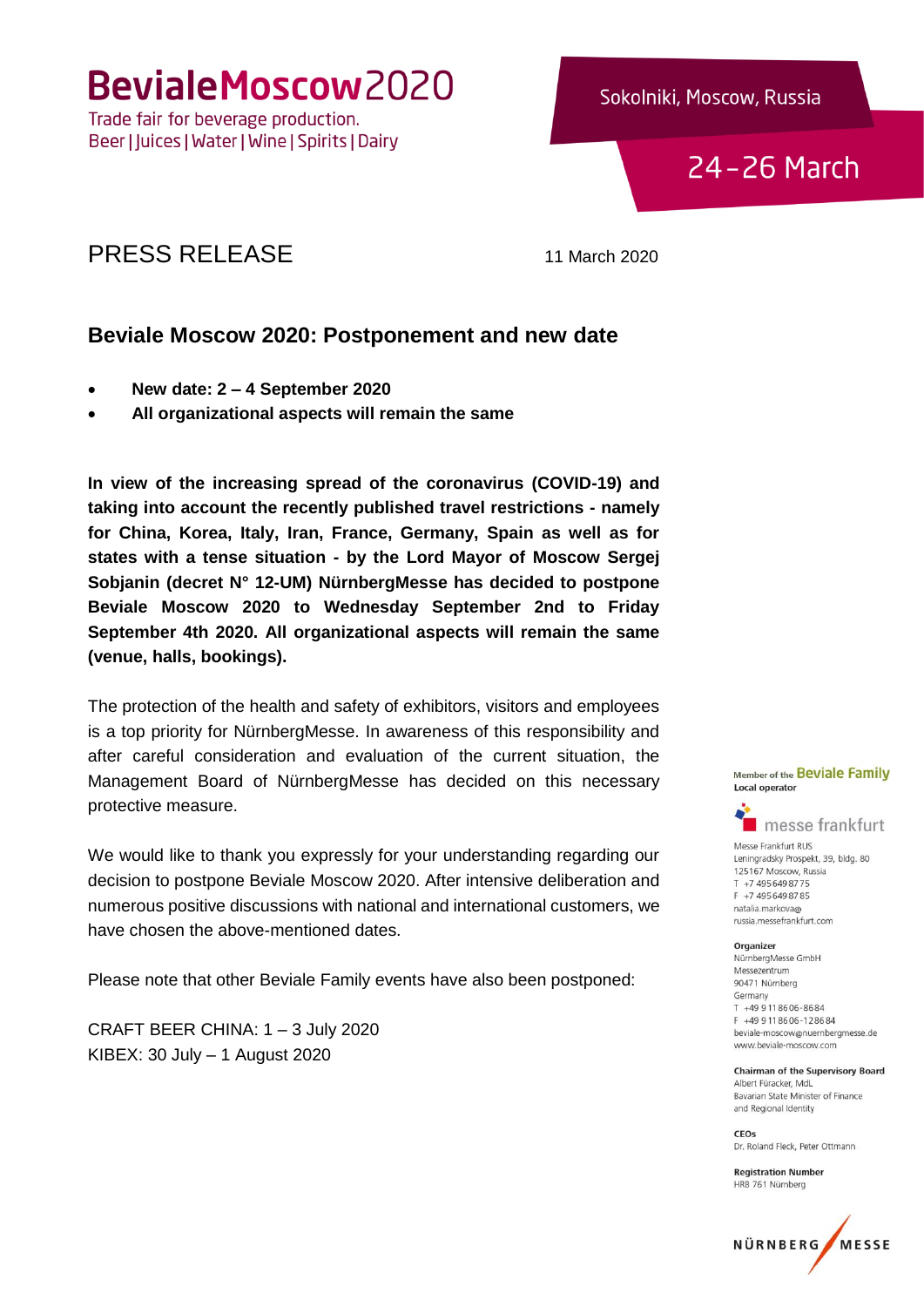# BevialeMoscow2020

Trade fair for beverage production. Beer | Juices | Water | Wine | Spirits | Dairy

## Sokolniki, Moscow, Russia

24-26 March

#### **Beviale Family: International expertise in the beverage industry**

NürnbergMesse Group demonstrates its expertise in the beverage industry on an international stage: BrauBeviale in Nuremberg is one of the world's most important capital goods fairs for the beverage industry. The Beviale Family is also active in about ten countries around the world in a number of event formats and cooperative marketing arrangements, all tailored to the individual target market. Members of the Beviale Family and network partners are operating in the key growth markets. The "international sponsors" of the Beviale Family are Doemens Akademie and the VLB (Versuchs- und Lehranstalt für Brauerei), the Berlin-based teaching and training institute for brewing. Other projects are in the planning phase. For details and dates go to: **www.beviale-family.com**

### **Contact for international exhibitors NürnbergMesse GmbH**

Thimo Holst T 49 9 11. 86 06-86 84 F 49 9 11. 86 06-12 86 84 thimo.holst@nuernbergmesse.de

**Contact for local exhibitors Messe Frankfurt RUS**

Natalia Markova, Ekaterina Minakova T +7 495.6498775-149 F +7 495.7832326 natalia.markova@russia.messefrankfurt.com

## **Contact for press and media**

**NürnbergMesse GmbH** Sabine Ziener, Lisa Hartbrich T 49 9 11. 86 06-85 21 F 49 9 11. 86 06-12 85 21 lisa.hartbrich@nuernbergmesse.de